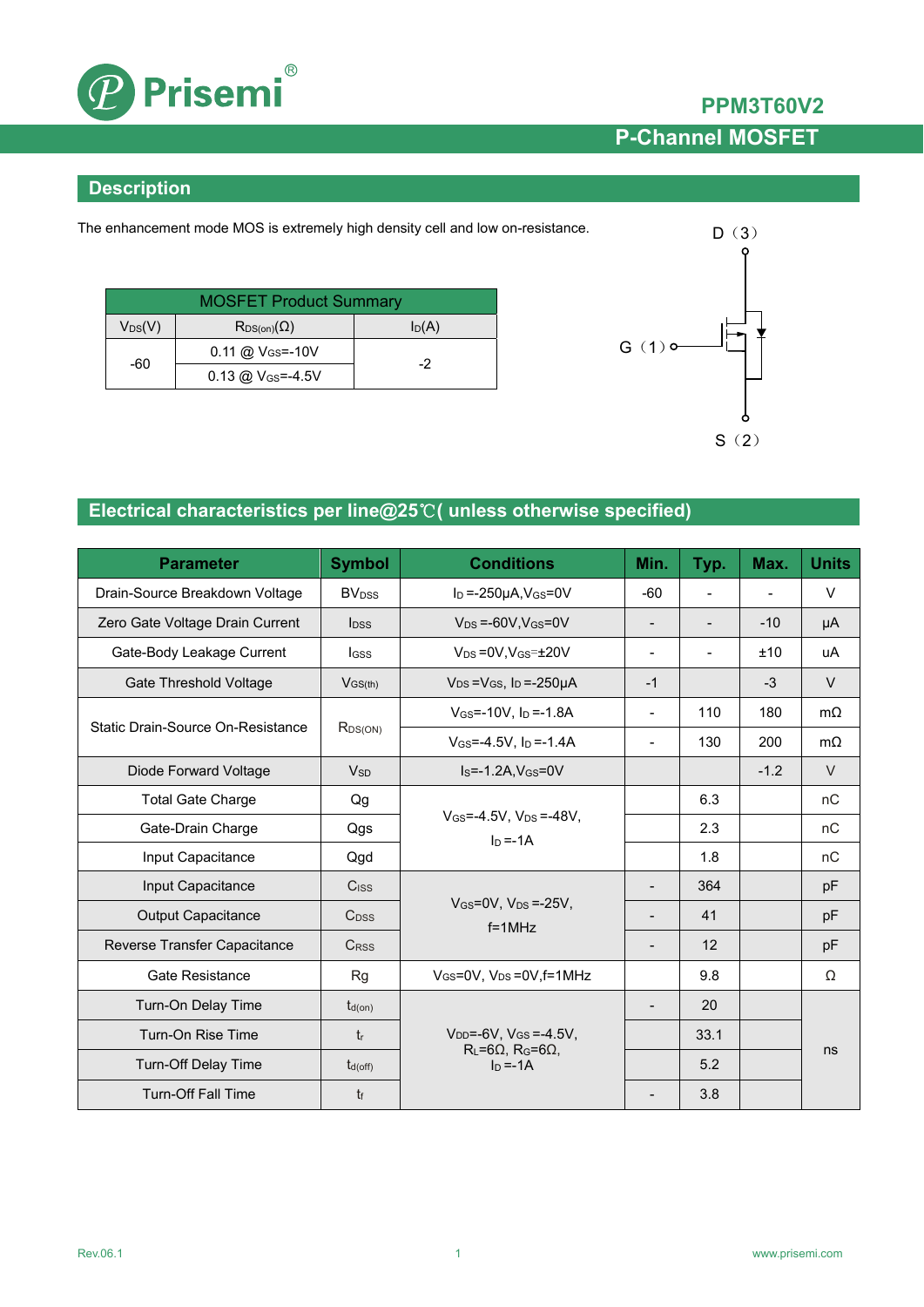## **P-Channel MOSFET** P-Channel MOSFET

## **Absolute maximum rating@25**℃

|                                         | <b>Rating</b>                    | <b>Symbol</b>                              | <b>Value</b> | <b>Units</b> |  |
|-----------------------------------------|----------------------------------|--------------------------------------------|--------------|--------------|--|
| Drain-Source Voltage                    |                                  | <b>V<sub>DS</sub></b>                      | $-60$        | v            |  |
| Gate-Source Voltage                     |                                  | $V_{GS}$                                   | ±20          | V            |  |
| Drain Current                           | Continuous<br>$Ta = 25^{\circ}C$ | $-2$<br>Iр                                 |              | A            |  |
|                                         | $Ta=70^{\circ}C$<br>Pulsed       | Iр                                         | $-1.5$       | A            |  |
| <b>Pulsed Drain Current</b>             |                                  | <b>I</b> DM                                | $-7.6$       | A            |  |
| <b>Total Power Dissipation</b>          | $T_A = 25^{\circ}C$              | P <sub>D</sub>                             | 1.4          | W            |  |
|                                         | $Ta = 70^{\circ}$                | $P_D$                                      | 0.9          | W            |  |
| Storage Temperature Range               |                                  | <b>T</b> <sub>STG</sub><br>$-55$ to $+150$ |              | °⊂           |  |
| Thermal Resistance-Junction to Ambient* |                                  | Reja                                       | 90           | °C/W         |  |

\*The device mounted on 1in2 FR4 board with 2 oz copper

### **Typical Characteristics**





V<sub>GS</sub>-Gate-to-Source Voltage (V)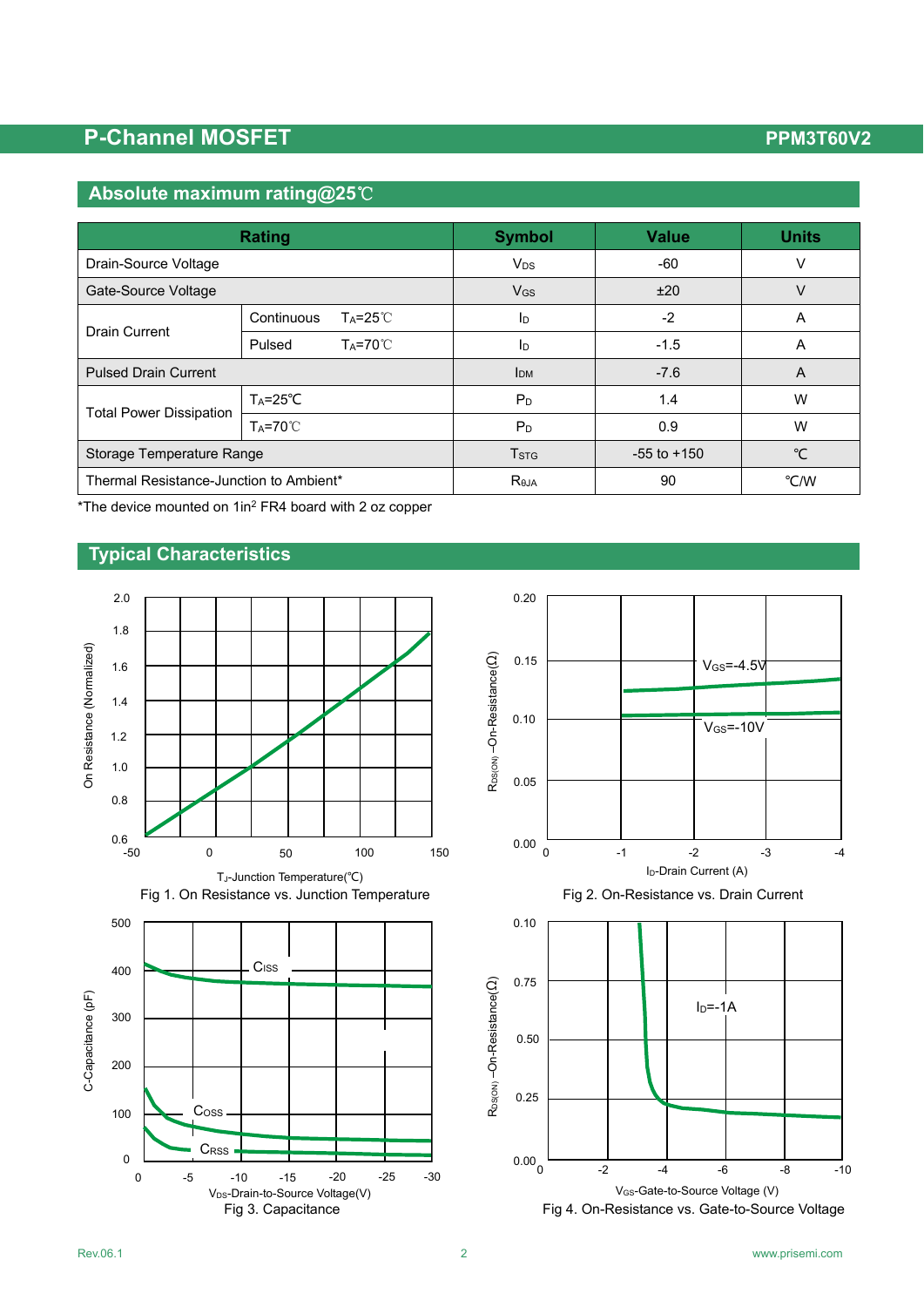## **P-Channel MOSFET** P-Channel ADSFET

VGS=-3.5V

 $V$ <sub>GS</sub> $=$ -4V

-1.0

-1.4



Fig 9. Maximum Forward Biased Safe Operating Area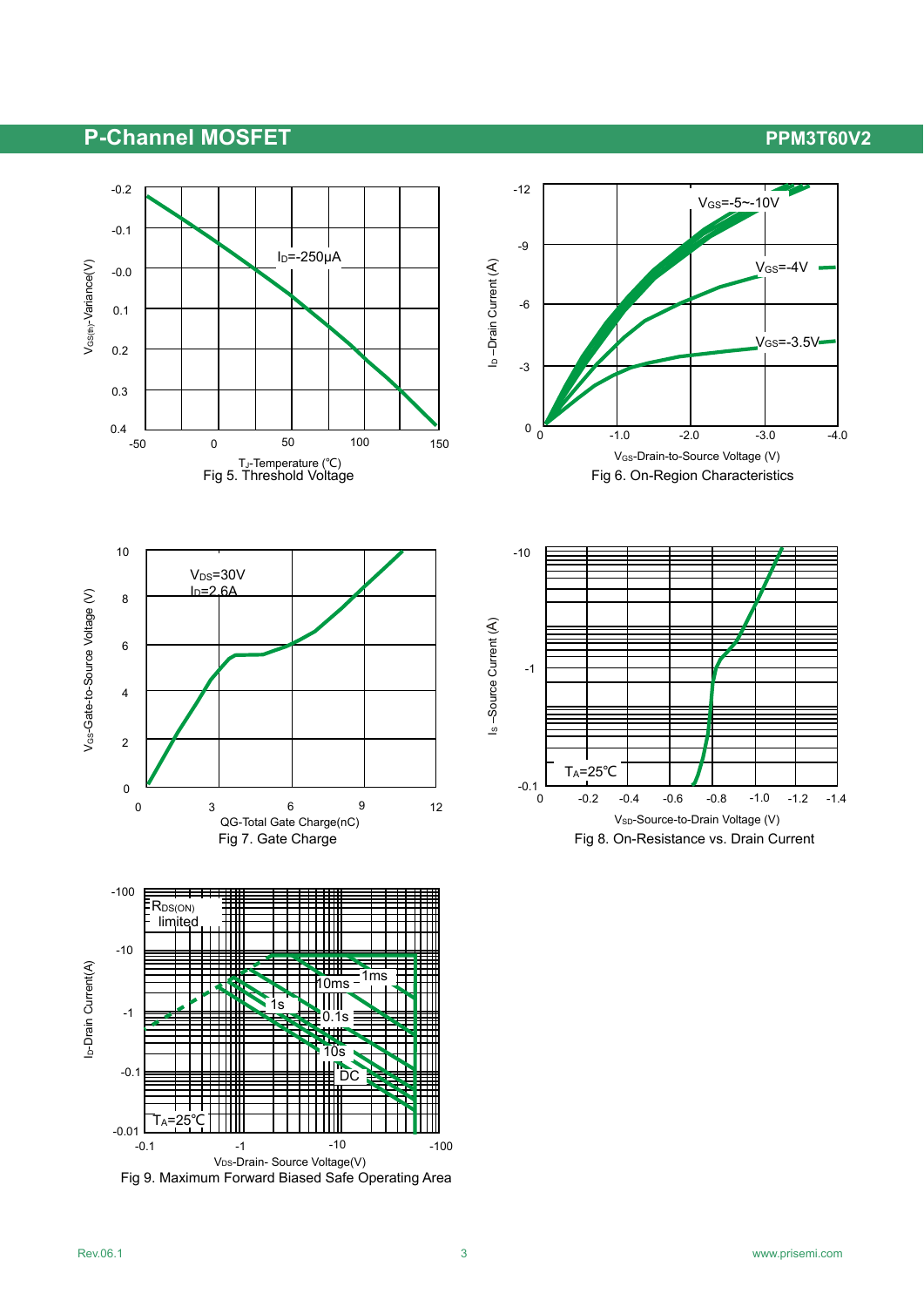## **P-Channel MOSFET** P-Channel MOSFET



### **Product dimension(SOT-23-3L)**



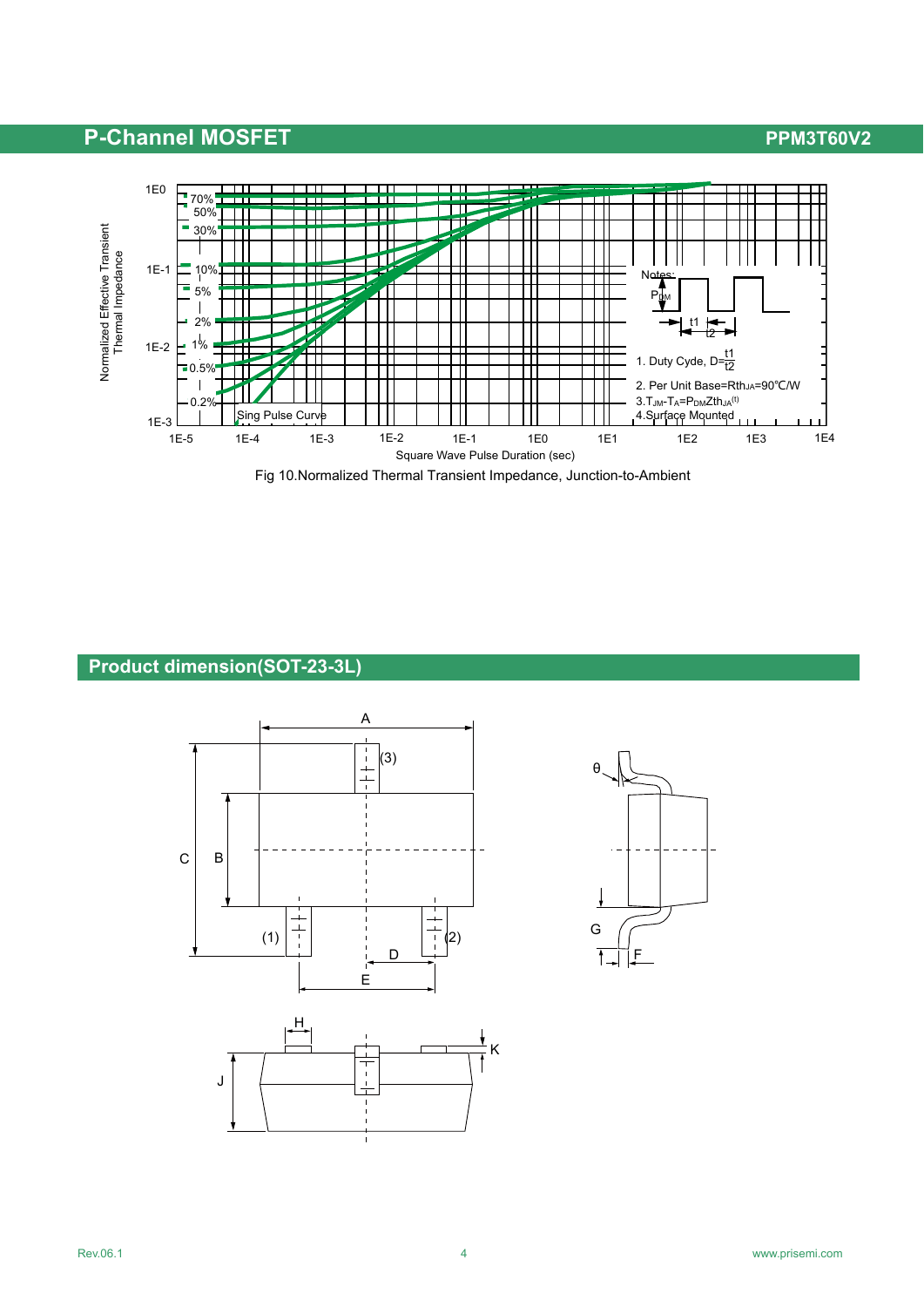# **P-Channel MOSFET P-Channel MOSFET**

| Dim      | <b>Millimeters</b> |             | <b>Inches</b> |            |  |
|----------|--------------------|-------------|---------------|------------|--|
|          | <b>MIN</b>         | <b>MAX</b>  | <b>MIN</b>    | <b>MAX</b> |  |
| Α        | 2.82               | 3.02        | 0.111         | 0.119      |  |
| B        | 1.50               | 1.70        | 0.059         | 0.067      |  |
| C        | 2.65               | 2.95        | 0.104         | 0.116      |  |
| D        | 0.950(BSC)         |             | 0.037(BSC)    |            |  |
| E        | 1.80               | 2.00        | 0.071         | 0.079      |  |
| F        | 0.10               | 0.20        | 0.004         | 0.008      |  |
| G        | 0.55(REF)          |             | 0.022(REF)    |            |  |
| Н        | 0.30               | 0.50        | 0.012         | 0.020      |  |
| J        | 1.05               | 1.15        | 0.041         | 0.045      |  |
| Κ        | 0.00               | 0.10        | 0.000         | 0.004      |  |
| $\theta$ | $0^{\circ}$        | $8^{\circ}$ | $0^{\circ}$   | $8^\circ$  |  |

### **Marking information**